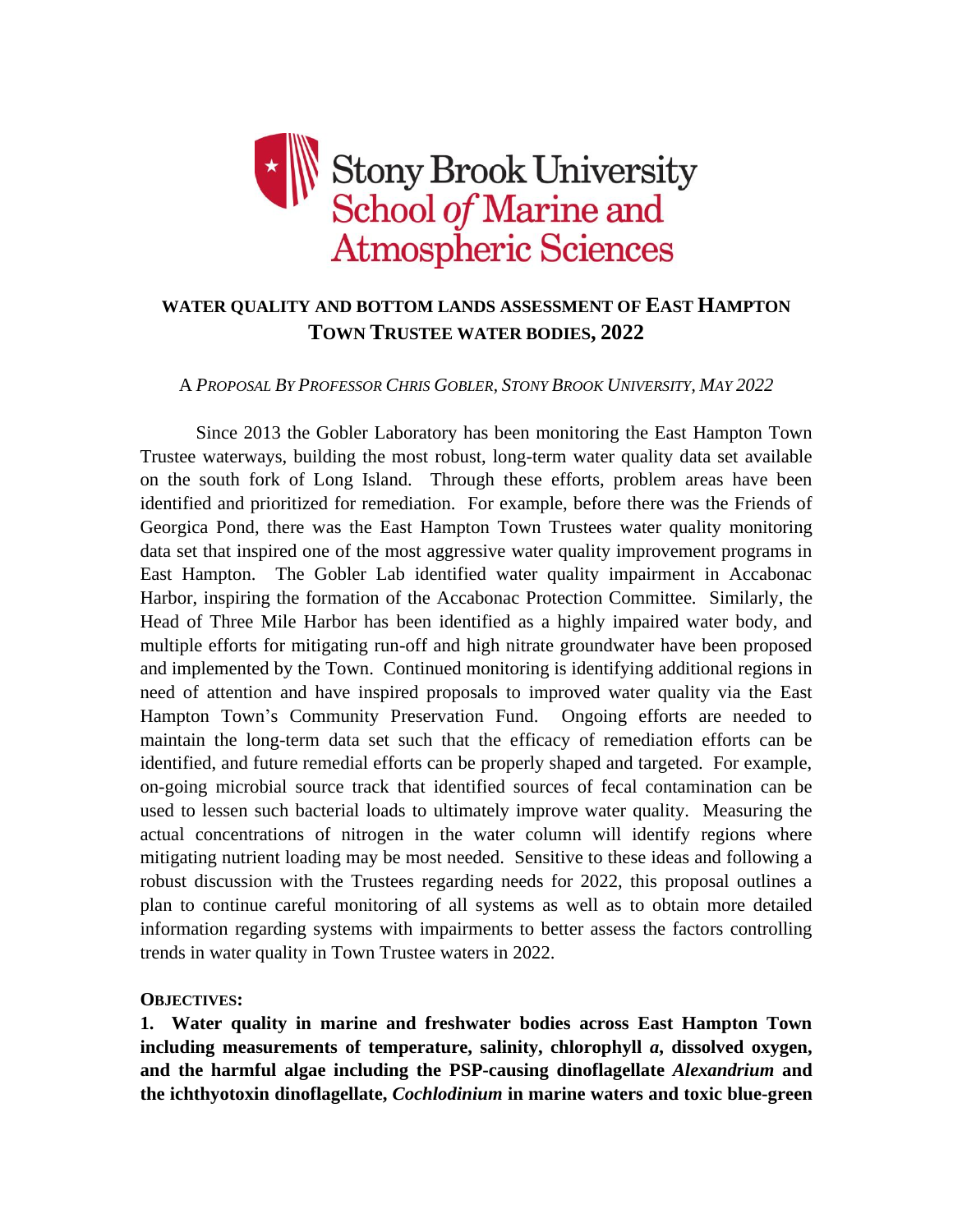**algae in freshwaters.** This objective will follow previous approaches. For 2022, two sites in Little Northwest Creek will be sampled.

**2. Quantify nitrogenous nutrients in marine waters.** Total levels of nitrogen, nitrate, and ammonium will be quantified within all marine waters on a monthly basis. Concentrations of total nitrogen will be compared to the Peconic Estuary Program's goal of 0.4 mg/L for ecosystem health whereas nitrate and ammonium concentrations will be compared to neighboring water bodies.

**3. Microbial source tracking of indicator and pathogenic bacteria for Napeague Harbor, Accabonac Harbor (stations 6 and 7, as well as a mid-point station) and Three Mile Harbor (Gann Road and Head of Harbor, and 'downstream' paired sampling sites).** While measurements of fecal coliform bacteria provide an indication of fecal contamination, the ultimate source of such contamination is unknown. For this objective, following a seasonal of fecal coliform bacteria monitoring, selected samples displaying high levels of contamination will be analyzed via digital PCR to determine if fecal bacteria originate from humans, dogs, birds, deer, or other animals. This will be done at four sites in Three Mile Harbor and three stations in Accabonac Harbor.

**4. Spatial water quality mapping cruises.** Cruises will be performed across Three Mile Harbor, Accabonac Harbor, and Napeague Harbor during summer using an autonomous vehicle with an emphasis on back bay regions.

**5. Provide fine temporal scale water quality monitoring of Three Mile Harbor and Napeague Harbor.** Three Mile Harbor hosted significant harmful algal blooms (HABs) and experienced extended periods of hypoxia in 2013 - 2021. Recently, Napeague Harbor has displayed some hypoxia. In 2022, the temporal dynamics of temperature and dissolved oxygen will be assessed within the Head of the Harbor, the back of Napeague Harbor and near the inlet of Napeague Harbor. Methodological details appear below.

**7. Sediment survey of Accabonac Harbor.** Sediment type, organic matter content, thickness of muds, abundance of macrophytes, and estimated sediment nutrient flux will be quantified at more than 20 locations across Accabonac Harbor with more concentrated samples around the Louse Point boat launch and culvert region to the north.

**8. Event response sampling.** Through the year, sampling of specific water bodies can be performed on request.

**8. Provide a final report and final presentation in early 2023 that interprets all findings with regard to scientific literature as well as local, state, and federal regulations.** This mimics what has been done in prior years.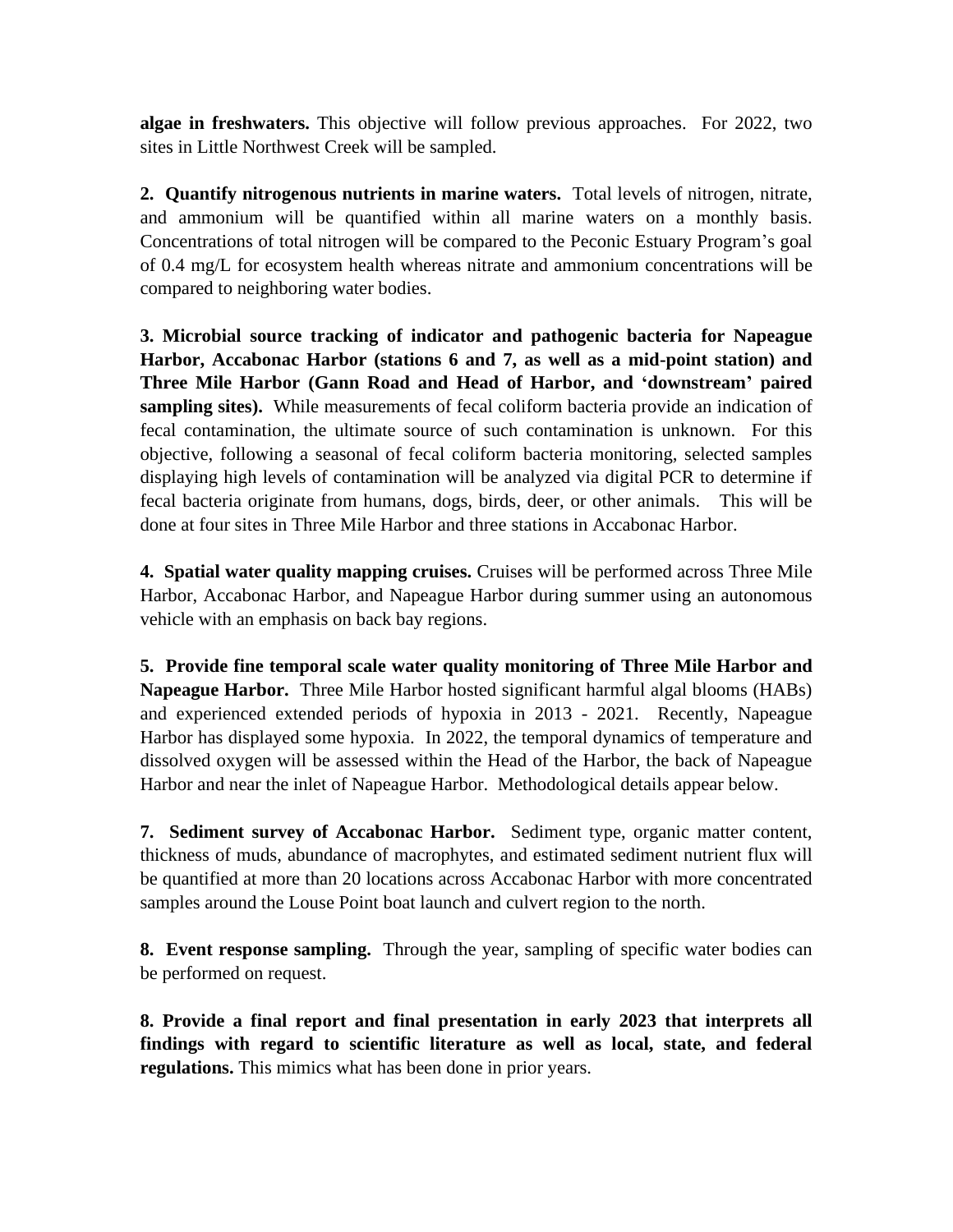#### **Methods and approach**

The 2022 sampling season will run from May through October. Sampling will be done twice per month, with the exceptions of Georgica Pond, which will be sampled near weekly. Sampling will include 12 marine sites within Napeague Harbor (two sites), Accabonac Harbor (three sites), Hog Creek (two sites), Three-Mile Harbor (three sites), Fresh Pond (one site), and Northwest Creek (one site); and six freshwater sites within Georgica Pond (four sites), Wainscott Pond (one site), and Hook Pond (one site; Figure 1). In addition, a site between sites 6 and 7 in Accabonac Harbor will be used for microbial source tracking and paired site further from marinas will be sampled near Gann Road and within the Head of Three Mile Harbor. For 2022, two sites in Little Northwest Creek will be sampled, one in the Creek and out at the outflow of the Creek into the Peconic Estuary.

General water quality measurements obtained for each site included salinity, temperature, and dissolved oxygen levels measured with a handheld YSI 556 probe. Onset HOBO data loggers will be also deployed in Three-Mile Harbor and Napeague Harbor to continuously record temperature and dissolved oxygen levels over time. Additionally, water will be collected at each of these sites and analyzed for chlorophyll *a.*  The pigment chlorophyll *a*, which serves as an analog for algal biomass, will be measured by filtering whole water through glass fiber filters, extracting the collected pigment from the filter with acetone, and measuring the fluorescence (Parsons et al., 1984). The microbial source tracking sites will be also sampled for fecal coliform bacteria and *Enterococci* bacteria from July through September. *Enterococci* will be quantified using the IDEXX Enterolert & Quanti-Tray/2000 sampling kits, giving MPN per 100mL. The Gobler Lab has NYS Department of Health certification for the analysis of fecal coliform bacteria. For microbial source tracking sites listed above, selected samples will be analyzed via digital PCR to determine if fecal bacteria originate from humans, dogs, birds, deer, or other animals as described in prior reports.

To assess the abundance of harmful algae, several marine sites will be sampled more comprehensively with each harbor / system having at least one such site. These sites will be those located furthest from their respective inlets in areas that are more prone to elevated nutrient levels and the proliferation of algae. All four Georgica Pond sites for this study will be treated as such.

Spatial water quality mapping cruises will be performed across Three Mile Harbor, Accabonac Harbor, and Napeague Harbor during summer using an autonomous vehicle equipped with a YSI EXO2 sondes that continuously measures temperature, salinity, pH, dissolved oxygen, chlorophyll *a*, and blue-green fluorescence. Cruises will seek to cover all parts of each system and resulting maps of water quality will be constructed. Time and methods permitting, fall cruises will also be performed.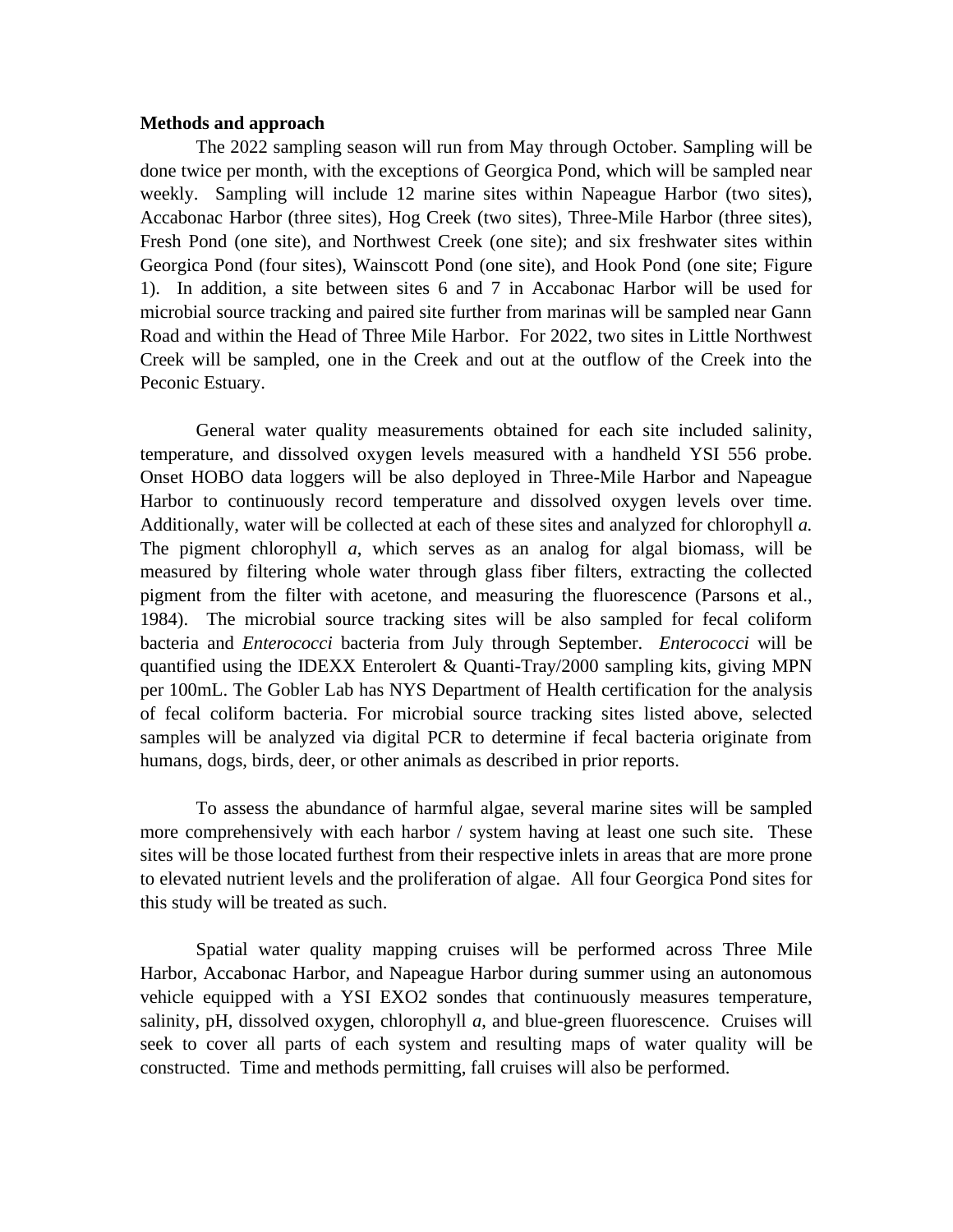The harmful "rust tide" dinoflagellate *Cochlodinium*, known for causing fish kills, will be monitored from July through October. Whole water will be collected and preserved with Lugol's iodine and cells will be counted on a Sedgewick-Rafter slide under a microscope. *Alexandrium fundyense*, a toxic marine dinoflagellate responsible for paralytic shellfish poisoning, will be sampled from April through May. Samples will be filtered through a 20µm sieve, back washed into a 15mL centrifuge tube, and preserved in formalin and methanol. Cell densities will be determined by marking the cells with an oligonucleotide probe, and counting with an epifluorescent microscope, as detailed in Hattenrath et al. (2010).

At the six freshwater sites (four in Georgica, one in Wainscott, and one in Hook Pond) samples will be collected for the quantification of chlorophyll *a*, temperature, salinity, and dissolved oxygen as described above. Additionally, each site will be sampled for blue-green algae (cyanobacteria), using a FluoroProbe with live samples. This device also permits the quantification of brown, green, and cryptophytic algae. Freshwater samples with high levels of blue-green algae will be preserved with Lugol's iodine solution, and identified using a microscope as described above. Freshwater samples with high levels of blue-green algae will be analyzed for levels of the toxin, microcystin, using an Enzyme-Linked Immunosorbent Assay (ELISA).

The telemetry monitoring buoy will be redeployed in southern Georgica Pond from spring through fall. The buoy uploaded real-time water quality data of temperature, salinity, pH, dissolved oxygen, chlorophyll *a*, and blue-green fluorescence. The sensors for chlorophyll *a* and blue-greens are not as sensitive as the discrete sampling methods, but displayed trends parallel those measurements.

Sediment surveys in Accabonac Harbor will be performed via a combination of box cores and Ponar grabs. Grain size analyses will be performed to characterize sediment type. Depths of muds will be quantified via a vertical prove method. Organic matter content will be quantified via loss-on-ignition methods. The abundance of seaweeds and macrophytes will be assessed using specialized bottom rake. Sediment nutrient fluxes will be quantified via core incubations and/or regression analyses.

**Cost: \$74,844** will cover the costs of personnel, fringe benefits, University overhead, supplies, travel, and equipment for this project. The true costs of the project are greater, as there will be more than a half dozen other individuals working on this project who will be covered from other grants.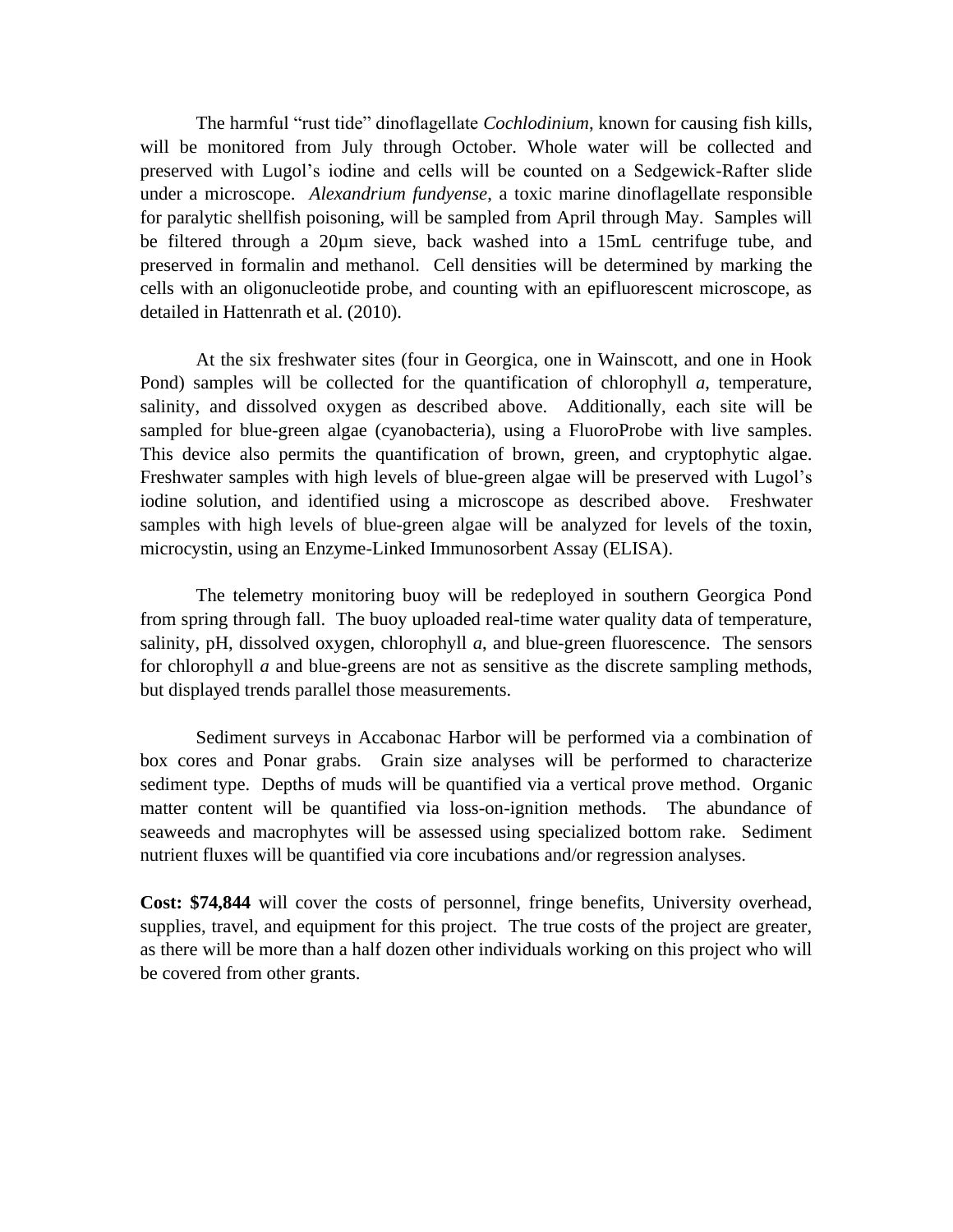| Category                     | Amount |        |
|------------------------------|--------|--------|
| Lab Technician \$            |        | 32,000 |
| Fringe benefits (via SBU) \$ |        | 13,440 |
| Travel (land and sea) \$     |        | 2,000  |
| Materials and supplies       | -S     | 8,000  |
| Indirect costs from SBU      | S.     | 19,404 |
| <b>Total</b>                 |        | 74.8   |

## **External support: Georgica Pond, Fort Pond**

 Support has been obtained from the Friends of Georgica Pond since 2015 to enhance the level of monitoring and research performed within this water body. The specific projects supported for 2022 by FOGP represents a >\$70,000 commitment. In addition, of the work listed in this document, FOGP pays for two of the four sampling sites, the telemetry buoy, toxin analyses, and bacterial analyses that are not performed nor supported at the other freshwater sites. Similarly, support from the Concern Citizens of Montauk will provide samples from Fort Pond for 2022.